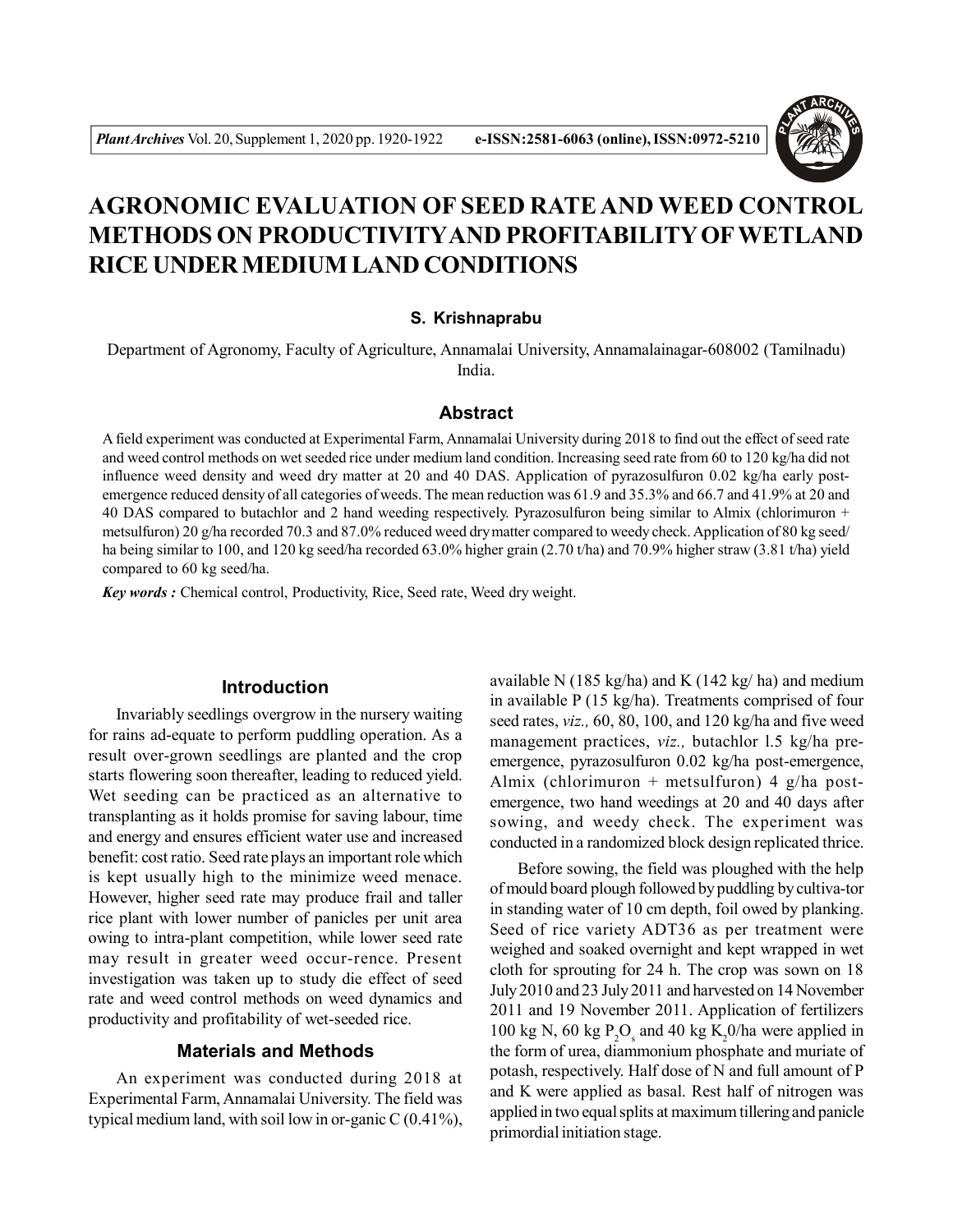|                                   | Weed count (no./m <sup>2</sup> ) |            |               |                  |            |               | Weed dry        |             |
|-----------------------------------|----------------------------------|------------|---------------|------------------|------------|---------------|-----------------|-------------|
| <b>Treatment</b>                  | 20 DAS                           |            |               | 40 DAS           |            |               | weight $(g/m3)$ |             |
|                                   | <b>Narrow</b>                    | <b>BLW</b> | <b>Sedges</b> | <b>Narrow</b>    | <b>BLW</b> | <b>Sedges</b> | 20 DAS          | 40 DAS      |
| Seed rate (kg/ha)                 |                                  |            |               |                  |            |               |                 |             |
| 60                                | 17                               | 18         | 3             | 12               | 30         | 12            | 7.8             | 11.2        |
|                                   | (305)                            | (388)      | (15.7)        | (158)            | (967)      | (179)         | (67.5)          | (166)       |
| 80                                | 15                               | 16         | 3.1           | 11               | 29         | 12            | 7.1             | 10.3        |
|                                   | (264)                            | (326)      | (13.2)        | (120)            | (910)      | (178)         | (53.4)          | (137)       |
| 100                               | 15                               | 16         | 2.4           | 10 <sup>10</sup> | 29         | 12            | 6.8             | 10.5        |
|                                   | (226)                            | (311)      | (7.68)        | (118)            | (889)      | (175)         | (48.3)          | (136)       |
| 120                               | 13                               | 14         | 2.2           | 11               | 29         | 12            | 5.9             | 10.5        |
|                                   | (174)                            | (235)      | (6.14)        | (150)            | (867)      | (175)         | (36.4)          | (134)       |
| $LSD(P=0.05)$ Weed control method | ${\rm NS}$                       | <b>NS</b>  | NS            | <b>NS</b>        | <b>NS</b>  | <b>NS</b>     | NS              | $_{\rm NS}$ |
| Butachlor 0.5 kg/ha               | 14                               | 18         | 3.6           | 12               | 29         | 14            | 6.41            | 13.8        |
|                                   | (208)                            | (366)      | (13)          | (150)            | (844)      | (213)         | (41.7)          | (201)       |
| Pyrazosulfuron 0.20 kg/ha         | 12                               | 7.7        | 0.8           | 11               | 23         | 6.6           | 5.2             | 6.5         |
|                                   | (152)                            | (71.1)     | (0.3)         | (141)            | (580)      | (59)          | (27.4)          | (46.2)      |
| Almix4 g/ha                       | 14                               | 14         | 1.9           | 14               | 26         | 9.7           | 5.9             | 8.8         |
|                                   | (201)                            | (262)      | (4.6)         | (188)            | (747)      | (123)         | (36.4)          | (85.1)      |
| Weed-free                         | 17                               | 18         | 3.5           | 4.9              | 34         | 11            | 7.51            | 4.9         |
|                                   | (309)                            | (346)      | (16)          | (24)             | (1201)     | (117)         | (59)            | (24.7)      |
| Weedy cheek                       | 18                               | 23         | 3.8           | 13               | 34         | 19            | 9.53            | 18.9        |
|                                   | (341)                            | (530)      | (19)          | (179)            | (1170)     | (371)         | (92.5)          | (358)       |
| $LSD(P=0.05)$                     | ${\rm NS}$                       | 10.2       | 2.5           | 5.4              | 9.6        | 7.6           | 2.9             | 7.6         |

**Table 1:** Effect of Seed rate and weed control methods on weed density in rice crop.

Data subjected to square root transformation. Original values are in parentheses.

**Table 2:** Yield attributes and yield of rice as influenced by seed rate and weed control methods.

| Tillers/ $m2$       |           |                  | Grains/panicle |           | Yield (t/ha) |              |                                           |                                   |              |
|---------------------|-----------|------------------|----------------|-----------|--------------|--------------|-------------------------------------------|-----------------------------------|--------------|
| <b>Treatment</b>    | Total     | <b>Effective</b> | <b>Filled</b>  | Unfilled  | Grain        | <b>Straw</b> | Cost of<br>cultivation<br>$(x10^3)$ '/ha) | Net<br>returns<br>$(x10^3)$ '/ha) | B:C<br>ratio |
| Seed rate (kg/ha)   |           |                  |                |           |              |              |                                           |                                   |              |
| 60                  | 317       | 262              | 69             | 40        | 1.65         | 2.22         | 15.71                                     | 7.25                              | 1.11         |
| 80                  | 396       | 337              | 93             | 40        | 2.70         | 3.80         | 16.19                                     | 21.69                             | 1.97         |
| 100                 | 425       | 306              | 62             | 40        | 2.58         | 3.17         | 16.67                                     | 18.39                             | 1.72         |
| 120                 | 380       | 283              | 54             | 38        | 2.17         | 2.80         | 17.15                                     | 12.64                             | 1.33         |
| $LSD(P=0.05)$       | <b>NS</b> | 73               | <b>NS</b>      | <b>NS</b> | 1.02         | 1.45         |                                           |                                   |              |
| Weed control method |           |                  |                |           |              |              |                                           |                                   |              |
| Butachlor 0.5 kg/ha | 365       | 262              | 61             | 40        | 1.99         | 2.62         | 15.65                                     | 11.84                             | 1.39         |
| Pyrazosulfuron 0.20 | 480       | 337              | 66             | 44        | 2.86         | 3.80         | 15.46                                     |                                   | 2.21         |
| kg/ha               |           |                  |                |           |              |              |                                           | 24.14                             |              |
| Altnix 4 g/ha       | 420       | 306              | 63             | 42        | 2.32         | 3.20         | 15.20                                     | 17.23                             | 1.79         |
| Weed-free           | 365       | 283              | 61             | 36        | 2.82         | 3.56         | 20.90                                     | 17.65                             | 1.32         |
| Weedy check         | 267       | 190              | 60             | 36        | 1.37         | 1.81         | 14.90                                     | 4.09                              | 0.94         |
| $LSD(P=0.05)$       | 131       | 90               | NS             | <b>NS</b> | 1.02         | 1.58         |                                           |                                   |              |

# **Results and Discussion**

# **Weed growth**

The experimental field was infested with all three

categories of weeds under six families. The total number of species were 12, out of which, *Echinochloa colona, Eleusine indica, Digitaria sanguinalis* and *Paspalum distichum* among grasses, *Ludwigia parviflora,*